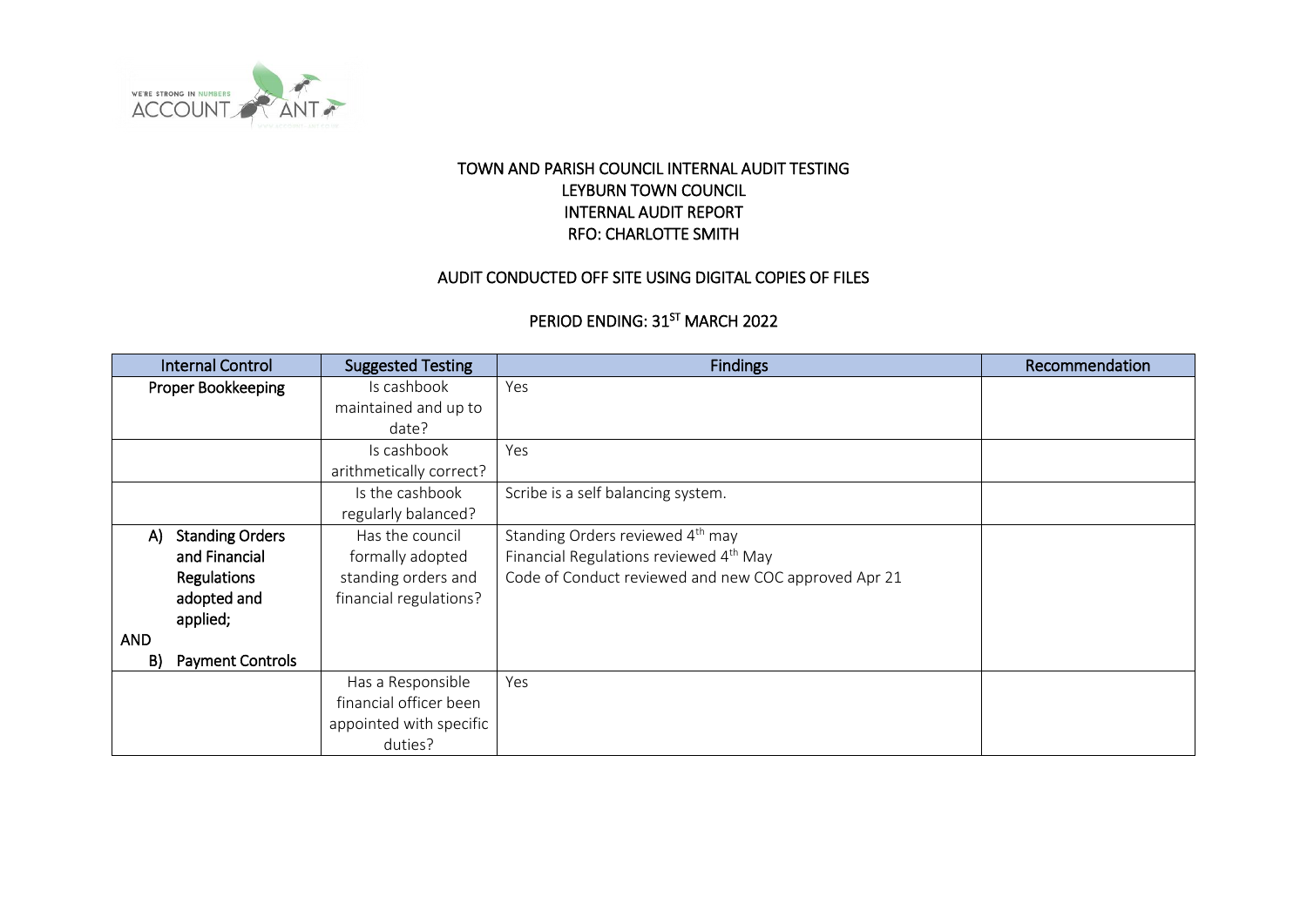

|                        | Have items or services  | Yes, a tender process is in place                                       |  |
|------------------------|-------------------------|-------------------------------------------------------------------------|--|
|                        | above the de minimus    |                                                                         |  |
|                        | amount been             |                                                                         |  |
|                        | competitively           |                                                                         |  |
|                        | purchased?              |                                                                         |  |
|                        | Are payments in the     | Yes                                                                     |  |
|                        | cashbook supported      |                                                                         |  |
|                        | by invoices, authorised |                                                                         |  |
|                        | and minuted?            |                                                                         |  |
|                        | Has VAT on payments     | Yes, quarterly returns                                                  |  |
|                        | been identified,        |                                                                         |  |
|                        | recorded and            |                                                                         |  |
|                        | reclaimed?              |                                                                         |  |
|                        | Is s137 expenditure     | No S.137 expenditure indicated within Scribe                            |  |
|                        | separately recorded     |                                                                         |  |
|                        | and within statutory    |                                                                         |  |
|                        | limits?                 |                                                                         |  |
| <b>Risk Management</b> | Does a review of the    | No                                                                      |  |
| Arrangements           | minutes identify any    |                                                                         |  |
|                        | unusual financial       |                                                                         |  |
|                        | activity?               |                                                                         |  |
|                        | Do minutes record the   | Risk Assessments discussed and agreed during the Feb 22 meeting         |  |
|                        | council carrying out an |                                                                         |  |
|                        | annual risk             |                                                                         |  |
|                        | assessment?             |                                                                         |  |
|                        | Is insurance cover      | Leyburn has cover under several insurance policies i.e Employers        |  |
|                        | appropriate and         | Liability, Legal, Employment Legal Protection, Liabilities as well as a |  |
|                        | adequate?               | Combined policy which covers assets and business interruption           |  |
|                        | Are internal financial  | Yes. Finance controls are robust                                        |  |
|                        | controls documented     |                                                                         |  |
|                        | and regularly           |                                                                         |  |
|                        | reviewed?               |                                                                         |  |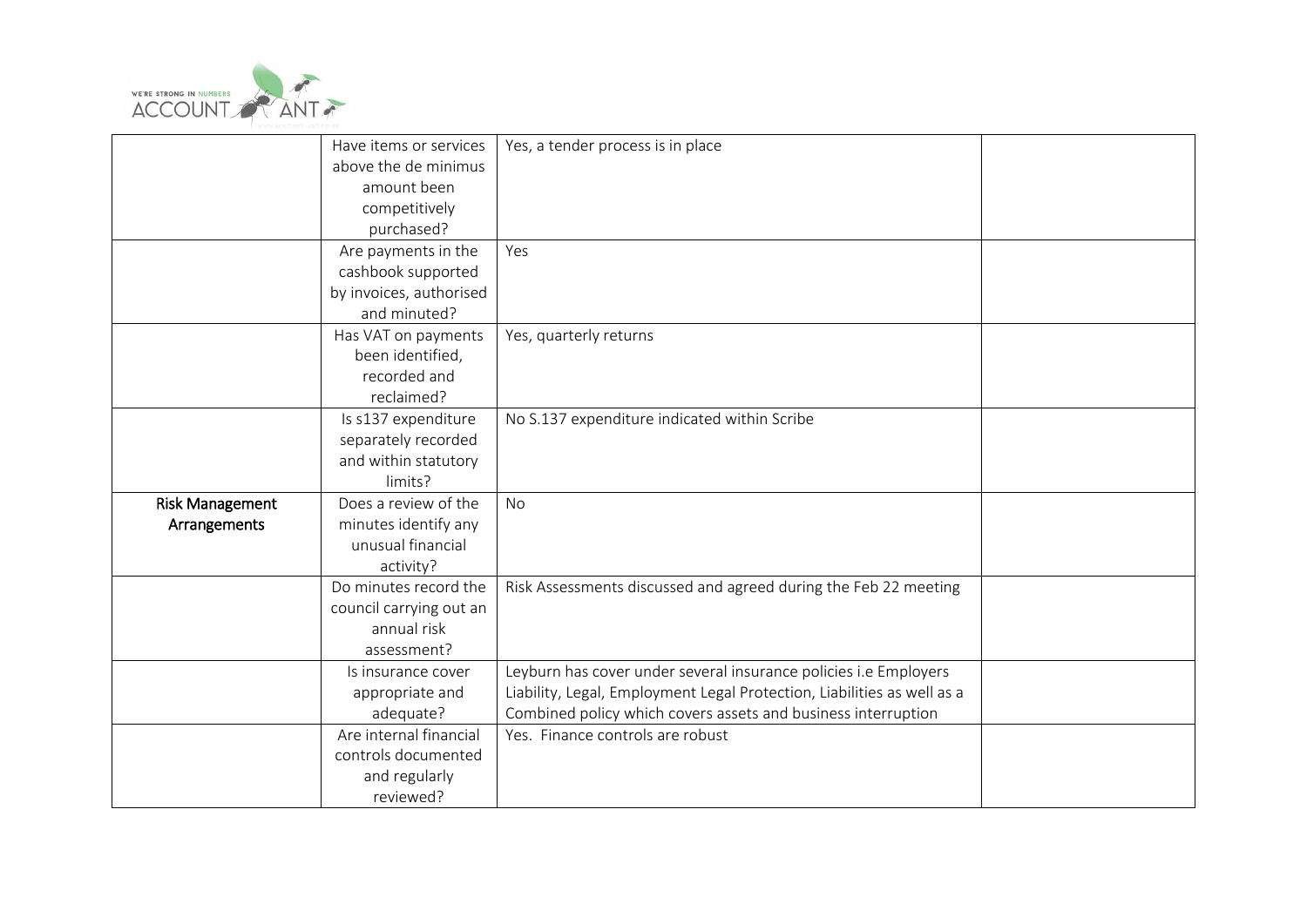

|                           | (Burial Authorities<br>only) Is the Council<br>aware of the Ministry                  | Yes, Leyburn is a Burial Authority, is aware of Safety guidance and<br>has now become a member of BRAMMS as agreed in April 21<br>meeting |  |
|---------------------------|---------------------------------------------------------------------------------------|-------------------------------------------------------------------------------------------------------------------------------------------|--|
|                           | of Justice guidance on<br>"Managing the Safety<br>of Burial Ground<br>Memorials"      |                                                                                                                                           |  |
| <b>Budgetary Controls</b> | Has the council<br>prepared an annual<br>budget in support of<br>its precept?         | Yes, budget agreed in Jan 22 meeting where precept of £62102.55<br>was also agreed                                                        |  |
|                           | Is actual expenditure<br>against the budget<br>regularly reported to<br>the council?  | Performance to budget agreed at every council meeting                                                                                     |  |
|                           | Are there any<br>significant unexplained<br>variances from<br>budget?                 | Yes,                                                                                                                                      |  |
| <b>Income Controls</b>    | Is income properly<br>recorded and promptly<br>banked?                                | The Council uses online banking therefore there is no delay in<br>recording and banking                                                   |  |
|                           | Does the precept<br>recorded agree to the<br>Council Tax authority's<br>notification? | Yes                                                                                                                                       |  |
|                           | Are security controls<br>over cash and near-<br>cash adequate and<br>effective?       | No cash is handled                                                                                                                        |  |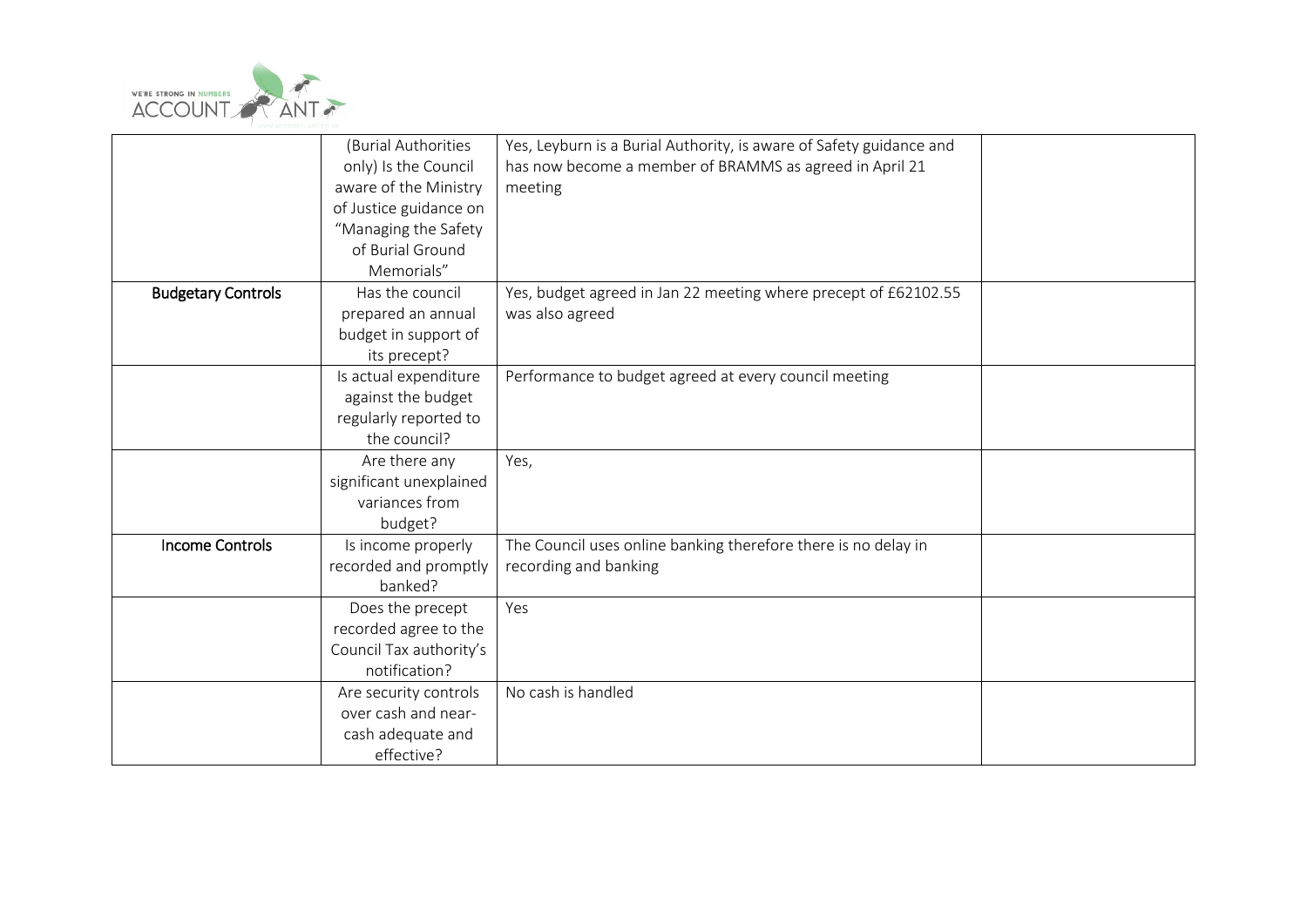

| <b>Petty Cash Procedures</b> | Is all petty cash spent | n/a                                                                 |                           |
|------------------------------|-------------------------|---------------------------------------------------------------------|---------------------------|
|                              | recorded and            |                                                                     |                           |
|                              | supported by VAT        |                                                                     |                           |
|                              | invoices/receipts?      |                                                                     |                           |
|                              | Is petty cash           | n/a                                                                 |                           |
|                              | expenditure reported    |                                                                     |                           |
|                              | to each council         |                                                                     |                           |
|                              | meeting?                |                                                                     |                           |
|                              | Is petty cash           | n/a                                                                 |                           |
|                              | reimbursement carried   |                                                                     |                           |
|                              | out regularly?          |                                                                     |                           |
| <b>Payroll Controls</b>      | Do all employees have   | Yes, both clerks have NJC contracts with job descriptions detailing |                           |
|                              | contracts of            | specific duties                                                     |                           |
|                              | employment with clear   |                                                                     |                           |
|                              | terms and conditions?   |                                                                     |                           |
|                              | Do salaries paid agree  | Yes                                                                 |                           |
|                              | with those approved     |                                                                     |                           |
|                              | by the council?         |                                                                     |                           |
|                              | Are other payments to   | Yes. These are minimal and agreed during meetings.                  |                           |
|                              | employees reasonable    |                                                                     |                           |
|                              | and approved by the     |                                                                     |                           |
|                              | council?                |                                                                     |                           |
|                              | Have PAYE/NIC been      | Small difference between payment vs P32 report from payroll. This   | Could you set up a Direct |
|                              | properly operated by    | has been attributed to bank charges as PAYE paid by card            | Debit for PAYE therefore  |
|                              | the council as an       |                                                                     | avoid incurring charges?  |
|                              | employer?               |                                                                     |                           |
| <b>Asset Control</b>         | Does the council        | Yes. Asset register held in Scribe                                  |                           |
|                              | maintain a register of  |                                                                     |                           |
|                              | all material assets     |                                                                     |                           |
|                              | owned or                |                                                                     |                           |
|                              | in its care?            |                                                                     |                           |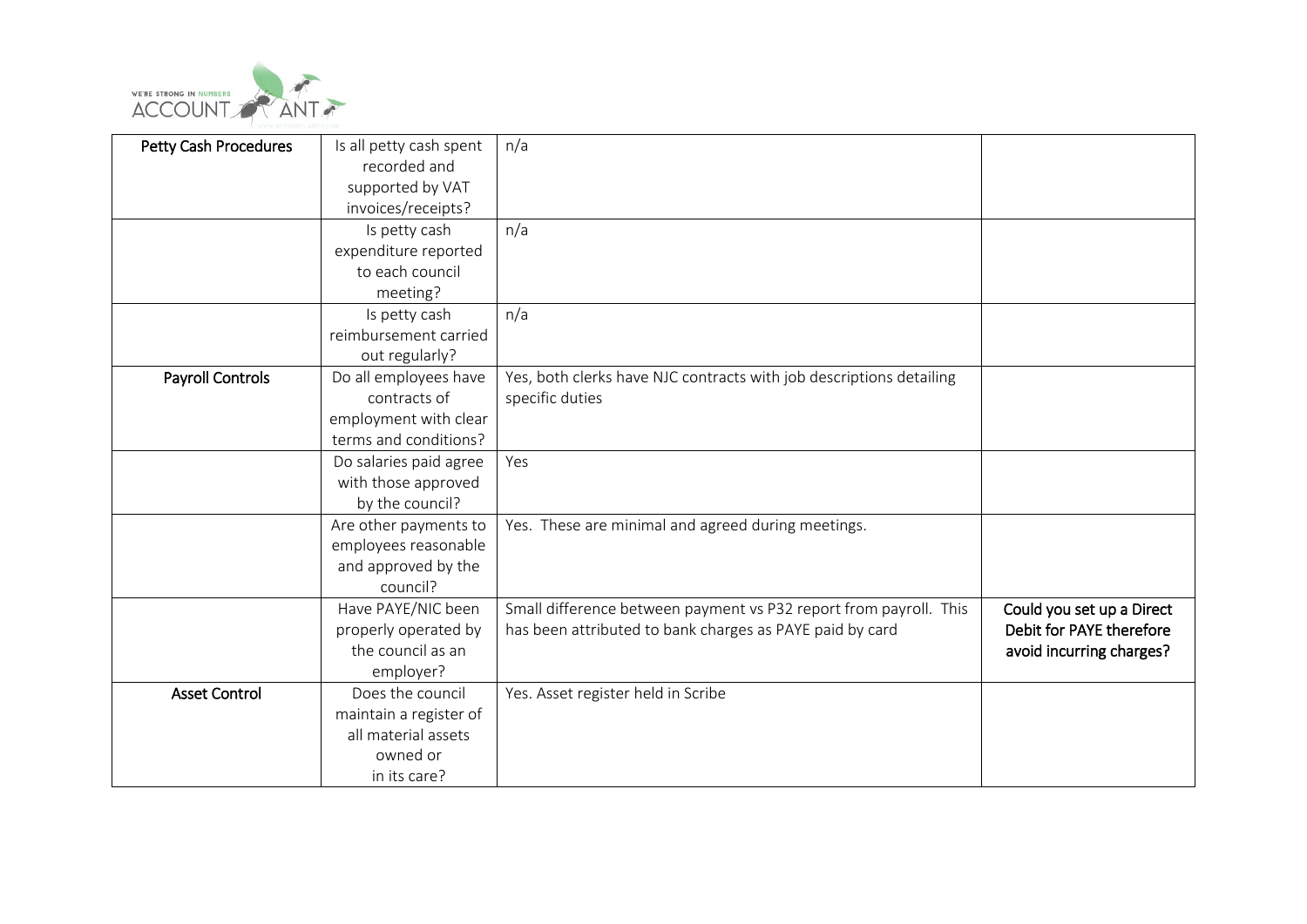

|                            | Are the assets and       | Yes                                                               |                                   |
|----------------------------|--------------------------|-------------------------------------------------------------------|-----------------------------------|
|                            | Investments registers    |                                                                   |                                   |
|                            | up to date?              |                                                                   |                                   |
|                            | Do asset insurance       | Insurance is reviewed every 3 years. Deal with Brokers. Each year | <b>Review Assets on Insurance</b> |
|                            | valuations agree with    | they tender to insurance companies.                               | Schedule                          |
|                            | those in the asset       |                                                                   |                                   |
|                            | register?                |                                                                   |                                   |
| <b>Bank Reconciliation</b> | Is there a bank          | Yes                                                               |                                   |
|                            | reconciliation for each  |                                                                   |                                   |
|                            | account?                 |                                                                   |                                   |
|                            | Is a bank reconciliation | Yes. Bank Reconciliations completed monthly and agreed during     |                                   |
|                            | carried out regularly    | each meeting                                                      |                                   |
|                            | and in a timely          |                                                                   |                                   |
|                            | fashion?                 |                                                                   |                                   |
|                            | Are there any            | No                                                                |                                   |
|                            | unexplained balancing    |                                                                   |                                   |
|                            | entries in any           |                                                                   |                                   |
|                            | reconciliation?          |                                                                   |                                   |
|                            | Is the value of          | n/a                                                               |                                   |
|                            | investments held         |                                                                   |                                   |
|                            | summarised on the        |                                                                   |                                   |
|                            | reconciliation?          |                                                                   |                                   |
| <b>Year End Procedures</b> | Are year end accounts    | Yes                                                               |                                   |
|                            | prepared on the          |                                                                   |                                   |
|                            | correct accounting       |                                                                   |                                   |
|                            | basis (Receipts and      |                                                                   |                                   |
|                            | Payments or Income       |                                                                   |                                   |
|                            | and Expenditure)?        |                                                                   |                                   |
|                            | Do accounts agree        | Yes                                                               |                                   |
|                            | with the cashbook?       |                                                                   |                                   |
|                            |                          |                                                                   |                                   |